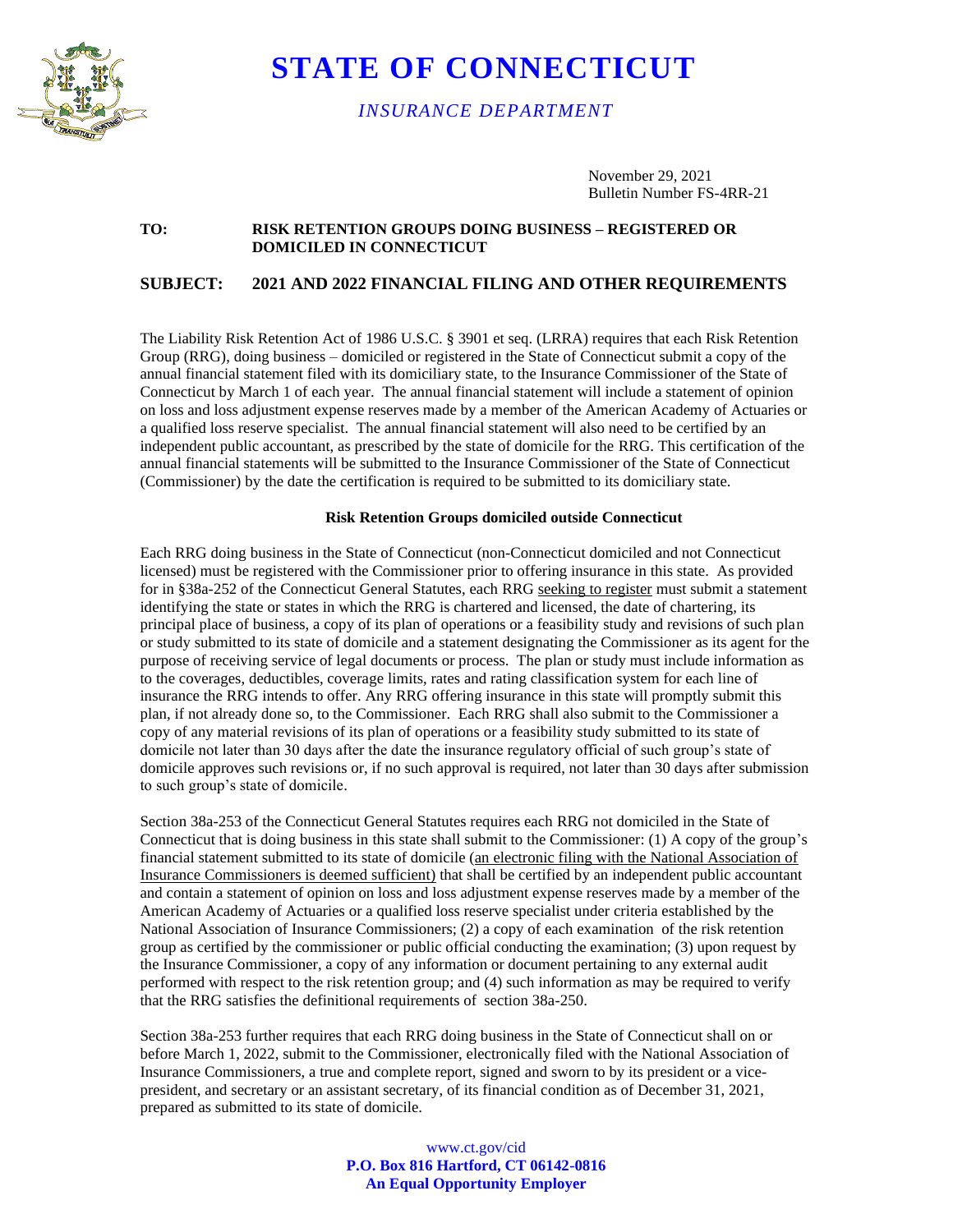#### **Risk Retention Groups domiciled in Connecticut**

Section 38a-251 of the Connecticut General Statutes requires that each RRG domiciled in this state shall comply with the laws, rules, regulations and requirements applicable to insurers chartered and licensed in this state, and each RRG seeking to be chartered and licensed in this state, shall also comply with section 38a-252 (discussed above). As further provided in section 38a-251, each RRG seeking to be chartered in this state shall, before it may offer insurance in any state, submit for approval to the Commissioner (1) a plan of operation or feasibility study, and (2) revisions to such plan or study of any material change in any item of such plan or study. A RRG shall not offer any additional lines of liability insurance in this state or any other state or operate under any other material change, including a change in rates, until such plan or study has been revised and the Insurance Commissioner has approved such revision.

In addition, the risk retention group shall provide to the Commissioner with its application filing for charter the following information in summary form: (1) The identity of the initial members of the group; (2) the identity of the individuals who organized the group or who will provide administrative services or influence or control coverages to be offered; and (3) the states in which the group intends to operate. Each RRG should also provide a statement designating the Commissioner as its agent for the purpose of receiving service of legal documents or process.

Section 38a-53 requires that Connecticut domiciled insurance companies (including RRGs) shall on or before March 1, 2022, submit an annual financial statement to the Commissioner**, one electronic copy,** and also electronically file with the National Association of Insurance Commissioners, a true and complete report, signed and sworn to by its president or a vice-president, and secretary or an assistant secretary, of its financial condition as of December 31, 2021. This initial filed financial report shall include a statement of opinion on loss and loss adjustment expense reserves. This financial report must be certified by an independent public accountant, and this certification must be submitted to the Connecticut Insurance Department by June 1.

### **Governance Standards for Risk Retention Groups Chartered or Seeking to be Chartered in Connecticut**

Sec. 38a-251a of the Connecticut General Statues establishes corporate governance standards for Connecticut domiciled RRGs which is substantially similar to the NAIC Model Risk Retention Act. Such standards should be complied with at the time of licensure or, for a risk retention group chartered in this state prior to October 1, 2016, not later than October 1, 2017 and include provisions requiring, among other things:

(1) governance by a board of directors (BOD) who are elected by the owners or members of such group, with a majority of the BOD being independent.

(2) standards on material contracts between the RRG and service providers;

(3) adoption by the BOD of a written policy in its plan of operation or a feasibility study that requires the BOD to (A) provide evidence of ownership to each owner and member, (B) develop governance standards, (C) oversee the evaluation of management, (D) review and approve the amount to be paid under material service provider contracts, and (E) at least annually, review and approve goals and objectives relevant to the compensation of officers and service providers, the performance of officer and service providers in light of such goals and objectives, and the continued engagement of officers and service providers;

(4) establishment of an audit committee composed of at least three independent directors pursuant to a written charter defining the committee's responsibilities as specified in the statute;

(5) adoption and disclosure of governance standards and business conduct and ethics for officers, directors and employees, as specified in the statute;